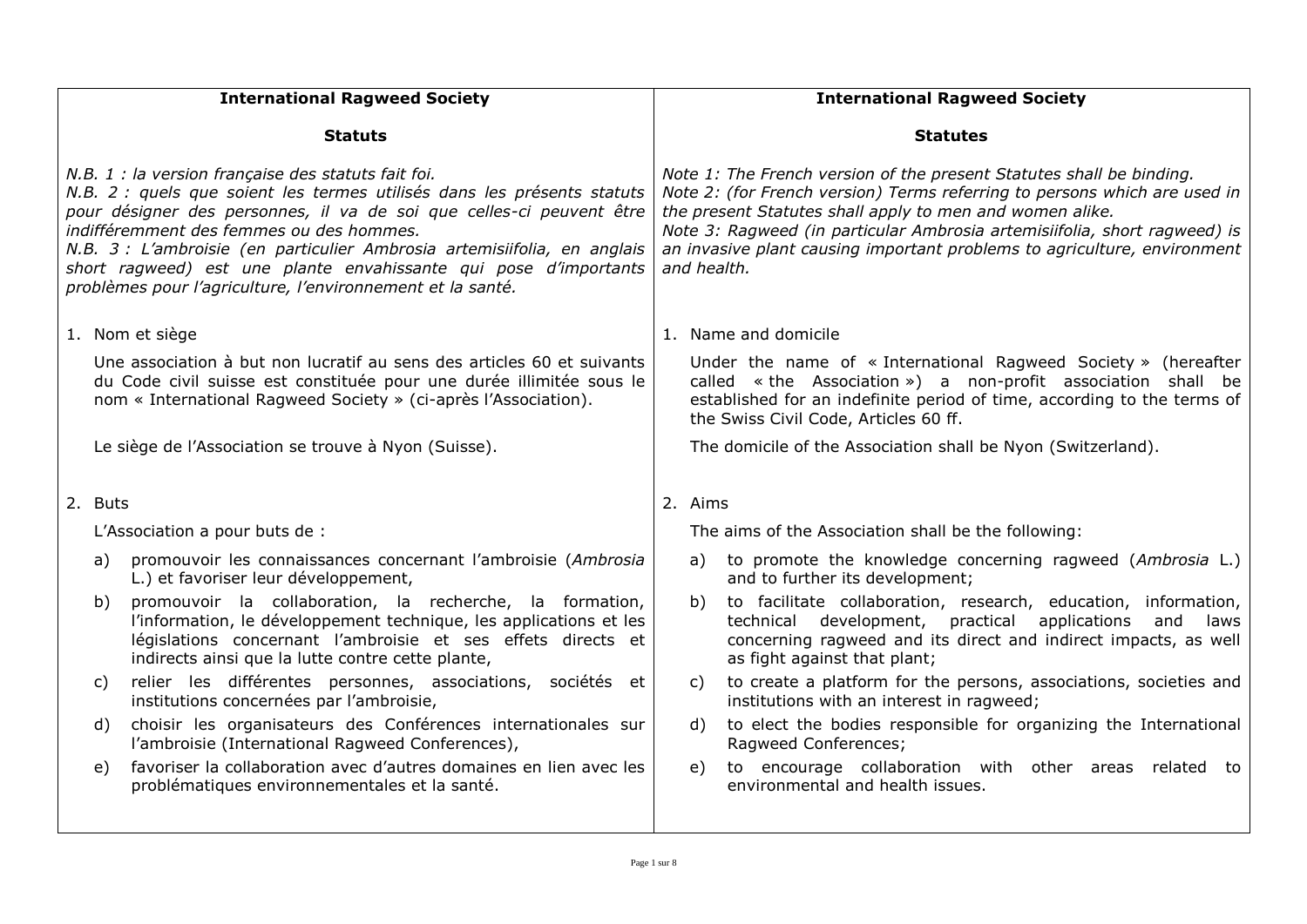| L'Association peut entreprendre toute activité en rapport avec ces<br>buts, comme par exemple organiser des cours ou développer un<br>programme de formation, coordonner ou soutenir des projets,<br>proposer des standards et des contrôles de qualité, encourager les<br>jeunes chercheurs, développer des actions de lutte, gérer des bases<br>de données, etc. | The Association shall be entitled to carry out any activity in<br>accordance with these aims, such as organizing courses or developing<br>educational programmes, coordinating or supporting projects,<br>suggesting quality standards and quality controls, encouraging young<br>researchers, developing fighting actions, managing data bases, etc. |
|--------------------------------------------------------------------------------------------------------------------------------------------------------------------------------------------------------------------------------------------------------------------------------------------------------------------------------------------------------------------|-------------------------------------------------------------------------------------------------------------------------------------------------------------------------------------------------------------------------------------------------------------------------------------------------------------------------------------------------------|
| 3. Affiliation à d'autres associations                                                                                                                                                                                                                                                                                                                             | 3. Affiliation with other associations                                                                                                                                                                                                                                                                                                                |
| L'Association peut s'affilier à d'autres associations afin de réaliser ses<br>buts.                                                                                                                                                                                                                                                                                | The Association shall be entitled to affiliate itself with other<br>associations in order to meet its aims.                                                                                                                                                                                                                                           |
| 4. Moyens financiers                                                                                                                                                                                                                                                                                                                                               | 4. Finances                                                                                                                                                                                                                                                                                                                                           |
| Pour poursuivre ses buts, l'Association dispose des cotisations de ses<br>membres et des produits de sa fortune. L'Association peut aussi<br>recevoir des dons, legs, subventions et subsides divers.                                                                                                                                                              | The Association shall be funded by membership fees and the yield of<br>its assets in order to pursue its aims. The Association shall also be<br>entitled to receive donations, legacies, grants and subsidies.                                                                                                                                        |
| 5. Exercice social                                                                                                                                                                                                                                                                                                                                                 | 5. Financial year                                                                                                                                                                                                                                                                                                                                     |
| L'exercice de l'Association commence le 1 <sup>er</sup> janvier et se termine le 31<br>décembre. Le premier exercice commence à la date de la constitution<br>et prend fin le 31 décembre de l'année suivante.                                                                                                                                                     | The financial year of the Association shall begin on $1st$ January and<br>end on 31 <sup>st</sup> December. The first financial year shall begin on the date<br>of constitution and end on $31st$ December of the following year.                                                                                                                     |
| 6. Membres                                                                                                                                                                                                                                                                                                                                                         | 6. Members                                                                                                                                                                                                                                                                                                                                            |
| Peut devenir membre toute personne physique qui en exprime le<br>désir et déclare adhérer aux buts de l'Association.                                                                                                                                                                                                                                               | Any private individual who expresses the wish to be a member and<br>who declares commitment to the aims of the Association may be<br>granted membership.                                                                                                                                                                                              |
| Peut devenir membre collectif toute personne morale qui en exprime<br>le désir et déclare adhérer aux buts de l'Association.                                                                                                                                                                                                                                       | Any collective body which expresses the wish to be a member and<br>which declares commitment to the aims of the Association may be<br>granted membership.                                                                                                                                                                                             |
| L'admission d'un membre est décidée par le Comité.                                                                                                                                                                                                                                                                                                                 | Approval of applications for membership will be voted on by the<br>Committee.                                                                                                                                                                                                                                                                         |
| Sur proposition du Comité, l'Assemblée générale peut nommer<br>membres d'honneur les personnes ayant rendu un service particulier                                                                                                                                                                                                                                  | On the recommendation of the Committee, the General Assembly<br>may elect as Honorary Members individuals who have made                                                                                                                                                                                                                               |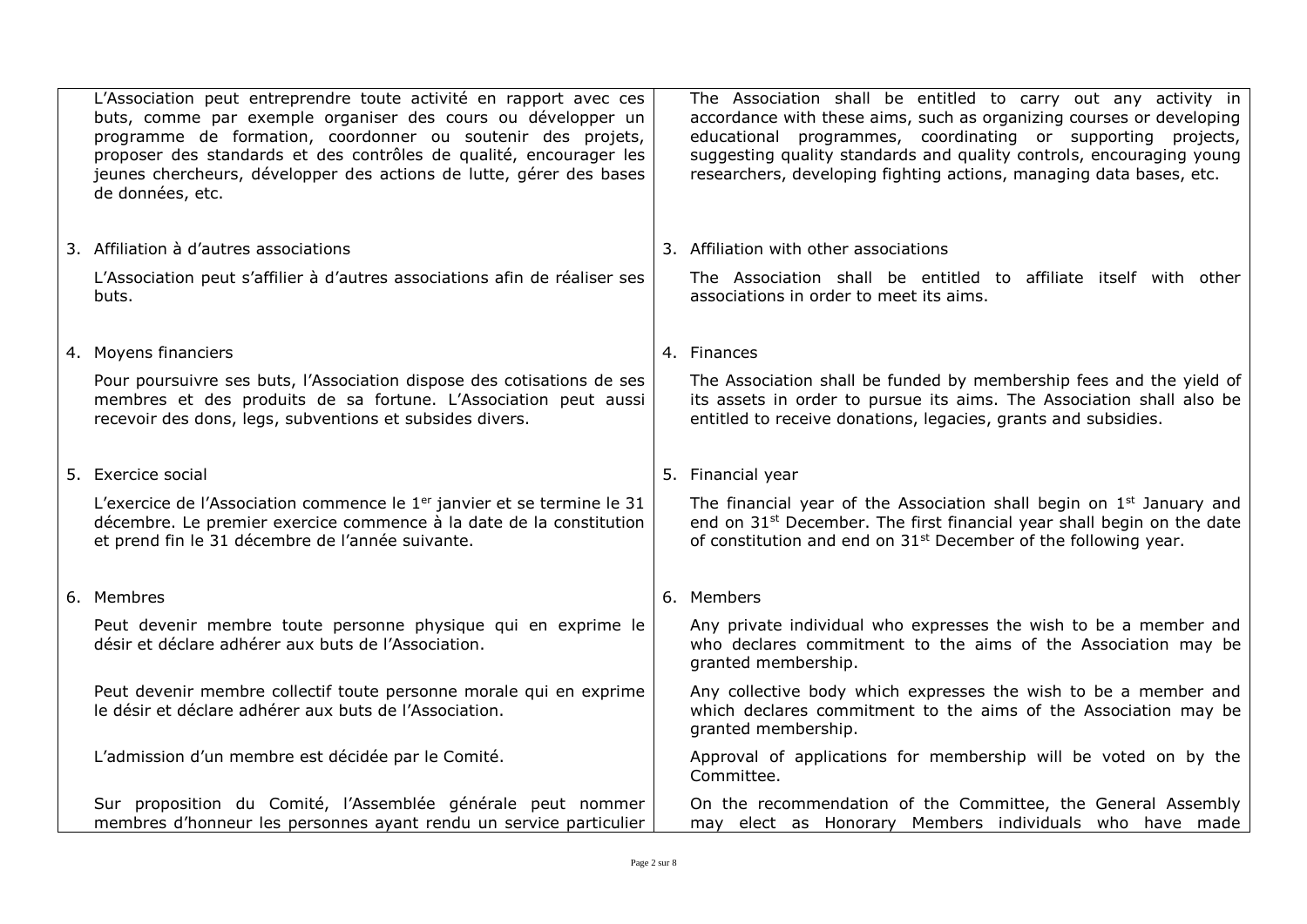| à l'Association; les membres d'honneur sont exemptés de cotisation.                                                                                                                                          | outstanding contributions to the Association; Honorary Members shall<br>be exempt from paying membership fees.                                                                                                                                                     |
|--------------------------------------------------------------------------------------------------------------------------------------------------------------------------------------------------------------|--------------------------------------------------------------------------------------------------------------------------------------------------------------------------------------------------------------------------------------------------------------------|
| Le maintien de la qualité de membre est soumis au versement de la<br>cotisation pour l'exercice en cours. L'Assemblée générale peut<br>accorder des rabais de cotisation aux membres étudiants ou retraités. | Continued membership is conditional on the payment of fees for the<br>current financial year. The General Assembly may grant discounted<br>fees to students or retired members.                                                                                    |
| Les membres sont tenus de fournir une adresse e-mail et d'informer<br>le Comité des changements de leur adresse e-mail.                                                                                      | The members must provide their e-mail address and inform the<br>Committee of any changes in their e-mail address.                                                                                                                                                  |
| 7. Extinction de la qualité de membre                                                                                                                                                                        | 7. Termination of membership                                                                                                                                                                                                                                       |
| La qualité de membre se perd :                                                                                                                                                                               | Membership expires:                                                                                                                                                                                                                                                |
| par la sortie, l'exclusion ou le décès pour les personnes<br>a)<br>physiques,                                                                                                                                | In the case of individuals: by resignation, expulsion or death;<br>a)<br>In the case of collective bodies: by resignation, expulsion or the<br>b)                                                                                                                  |
| par la sortie, l'exclusion ou la dissolution pour les personnes<br>b)<br>morales.                                                                                                                            | dissolution of the collective body.                                                                                                                                                                                                                                |
| 8. Sortie et exclusion                                                                                                                                                                                       | 8. Resignation and expulsion                                                                                                                                                                                                                                       |
| La sortie doit être notifiée par lettre au Secrétaire général. La totalité<br>de la cotisation pour l'exercice en cours est due.                                                                             | Resignations shall be sent by letter mail to the Secretary general.<br>Membership fees for the current administrative year shall remain due.                                                                                                                       |
| Un membre peut être exclu de l'Association à tout moment sans<br>indication de motif. Le Comité décide de l'exclusion ; le membre peut<br>déférer la décision d'exclusion à l'Assemblée générale.            | A member may be expelled from the Association without prior notice<br>and without indication of reasons. The Committee shall decide on the<br>expulsion; the member in question may submit an appeal against the<br>decision of expulsion to the General Assembly. |
| 9. Organes de l'Association                                                                                                                                                                                  | 9. Constituent bodies of the Association                                                                                                                                                                                                                           |
| Les organes de l'Association sont:                                                                                                                                                                           | The constituent bodies of the Association shall be the following:                                                                                                                                                                                                  |
| l'Assemblée générale,<br>a)                                                                                                                                                                                  | the General Assembly;<br>a)                                                                                                                                                                                                                                        |
| le Comité,<br>b)                                                                                                                                                                                             | the Committee;<br>b)                                                                                                                                                                                                                                               |
| les Vérificateurs des comptes.<br>c)                                                                                                                                                                         | the Auditors.<br>C)                                                                                                                                                                                                                                                |
|                                                                                                                                                                                                              |                                                                                                                                                                                                                                                                    |
|                                                                                                                                                                                                              |                                                                                                                                                                                                                                                                    |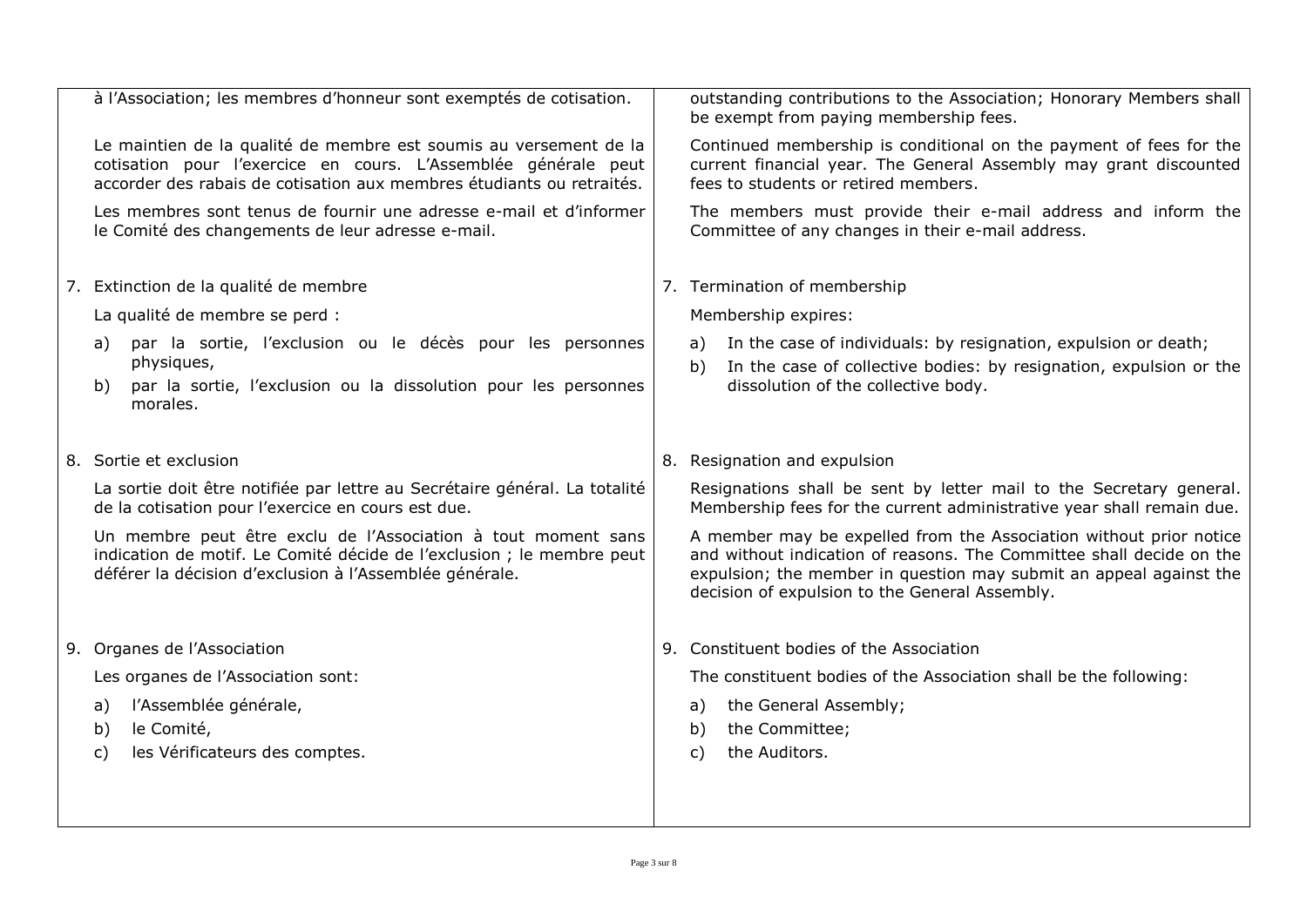| 10. L'Assemblée générale                                                | 10. The General Assembly                                                |  |  |  |  |
|-------------------------------------------------------------------------|-------------------------------------------------------------------------|--|--|--|--|
| L'Assemblée générale est l'organe suprême de l'Association. Elle est    | The General Assembly is the supreme body of the Association. It is      |  |  |  |  |
| ouverte à tous les membres. L'Assemblée générale ordinaire est          | open to all members. The Regular General Assembly shall meet every      |  |  |  |  |
| convoquée tous les deux ans ; elle a en principe lieu au cours d'une    | two years and normally this would coincide with the International       |  |  |  |  |
| Conférence internationale sur l'ambroisie ou, les années où celle-ci    | Ragweed Conference or, on years when this Conference does not take      |  |  |  |  |
| n'a pas lieu, d'un congrès dont le sujet est lié à l'ambroisie.         | place, with a congress which topic is related to ragweed.               |  |  |  |  |
| Les membres sont convoqués par écrit ou par e-mail au moins un          | Members shall be invited in writing or by e-mail at least one month     |  |  |  |  |
| mois avant la date de l'Assemblée générale. L'ordre du jour et, le cas  | before the date of the General Assembly. The agenda and, if             |  |  |  |  |
| échéant, les propositions de modification des statuts doivent           | applicable, the proposals for amendments to the Statutes shall be       |  |  |  |  |
| accompagner la convocation.                                             | included with the invitation.                                           |  |  |  |  |
| L'Assemblée générale a les compétences irrévocables suivantes:          | The General Assembly shall be irrevocably entitled to:                  |  |  |  |  |
| élection des membres du Comité et des Vérificateurs des                 | elect the members of the Committee and the Auditors;                    |  |  |  |  |
| a)                                                                      | a)                                                                      |  |  |  |  |
| comptes,                                                                | establish and amend the Statutes;                                       |  |  |  |  |
| fixation et modification des statuts,                                   | b)                                                                      |  |  |  |  |
| b)                                                                      | approve the annual report, the accounts and the Auditors'               |  |  |  |  |
| approbation du rapport annuel, des comptes et du rapport des            | $\mathsf{C}$                                                            |  |  |  |  |
| $\mathsf{C}$                                                            | report;                                                                 |  |  |  |  |
| Vérificateurs des comptes,                                              | approve, if applicable, the reports of working groups;                  |  |  |  |  |
| approbation, le cas échéant, des rapports des Groupes de travail,       | d)                                                                      |  |  |  |  |
| d)                                                                      | take decisions on membership fees;                                      |  |  |  |  |
| fixation du montant des cotisations des membres,                        | e)                                                                      |  |  |  |  |
| e)                                                                      | f)                                                                      |  |  |  |  |
| proposition de nouvelles activités compatibles avec les statuts,        | suggest new activities in accordance with the Statutes;                 |  |  |  |  |
| f)                                                                      | decide on all matters presented in the agenda by the Committee;         |  |  |  |  |
| décision sur toutes les questions portées à l'ordre du jour par le      | g)                                                                      |  |  |  |  |
| g)                                                                      | elect the body responsible for organizing the next International        |  |  |  |  |
| Comité,                                                                 | h)                                                                      |  |  |  |  |
| choix de l'organisateur de la Conférence internationale sur             | Ragweed Conference;                                                     |  |  |  |  |
| h)                                                                      | consider the appeal of expelled members;                                |  |  |  |  |
| l'ambroisie suivante,                                                   | i)                                                                      |  |  |  |  |
| examen des recours des membres exclus,                                  | elect Honorary Members.                                                 |  |  |  |  |
| i)                                                                      | j)                                                                      |  |  |  |  |
| nomination des membres d'honneur.<br>j)                                 |                                                                         |  |  |  |  |
| Chaque membre possède une voix à l'Assemblée générale. Chaque           | Every member shall have one vote in the General Assembly. Every         |  |  |  |  |
| membre collectif désigne le représentant qui votera en son nom lors     | collective member designates its representative who shall vote on its   |  |  |  |  |
| de l'Assemblée générale et en informe le Comité avant ladite            | behalf in the General Assembly and informs the Committee                |  |  |  |  |
| Assemblée.                                                              | beforehand.                                                             |  |  |  |  |
| Les décisions sont prises à la simple majorité des voix des membres     | Decisions shall be taken by simple majority of the members present.     |  |  |  |  |
| présents. Les décisions de modification des statuts doivent être prises | Decisions on alterations to the Statutes shall be taken with a majority |  |  |  |  |
| à la majorité des deux tiers des voix des membres présents.             | of two thirds of the votes of the members present.                      |  |  |  |  |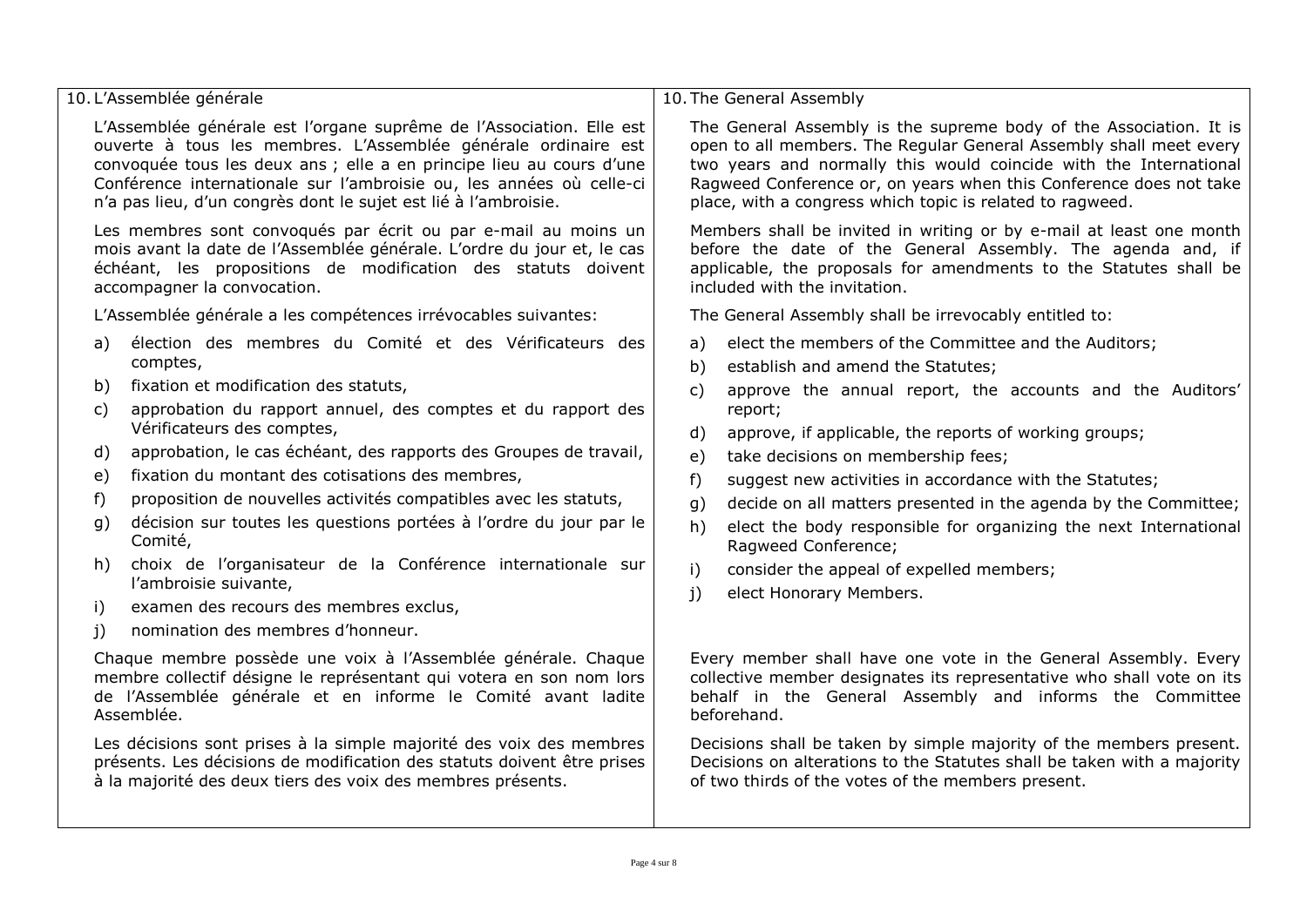Une Assemblée générale extraordinaire peut être convoquée par le Comité ou à la demande d'un cinquième des membres au moins. Dans ce dernier cas, la demande sera adressée par lettre recommandée au Président et devra contenir le(s) objet(s) mis à l'ordre du jour par les demandeurs ; l'Assemblée générale extraordinaire sera alors convoquée dans les six mois suivant la demande.

## 11. Election du Comité

Afin de favoriser une large participation des membres de l'Association à l'élection des membres du Comité, le Comité peut organiser cette élection par voie électronique dans le mois qui précède une Assemblée générale. Le Comité doit alors assurer un mois avant l'élection au moins l'information adéquate des membres.

## 12.Comité

Le Comité est composé d'au moins trois et au plus de neuf membres. Ceux-ci sont élus pour quatre ans et sont immédiatement rééligibles, sauf le Président. A la fin des quatre années de son mandat, le Président devient ancien président.

L'ancien Président est automatiquement inclus dans le Comité pour la période des quatre années suivantes.

Le Comité siège valablement si la moitié au moins de ses membres sont présents. Les décisions sont prises à la majorité des voix des membres présents. Les délibérations et décisions du Comité peuvent également être prises à distance (Email par exemple), les décisions sont alors prises à la majorité des membres du Comité.

Le Comité désigne lui-même les membres de son bureau : Président, Secrétaire général, Trésorier et, si le nombre des membres du comité le permet, Vice-président et Webmaster. Le bureau assure les tâches administratives incombant au Comité.

Le Comité représente l'Association à l'extérieur et gère les affaires en

An Extraordinary General Assembly may be called by the Committee or on the request of at least a fifth of the members. In the latter case, the request shall be sent by registered letter post to the President and shall contain the agenda item put forward by the members making the request; the Extraordinary General Assembly shall then be called within six months upon receipt of the request.

## 11.Committee elections

In order to facilitate a large participation of members in the election of Committee members, the Committee may organize such elections by electronic means within the month preceding a General Assembly. The Committee shall then make provisions for providing members with adequate information at least one month prior to the election.

## 12.Committee

The Committee consists of at least three and at most nine members. They are appointed for a period of four years and may be reappointed, except the President. At the end of the four year mandate, the President becomes Past President. The Past President will automatically remain a member of the committee for the subsequent four-year period.

The Committee constitutes a quorum if at least half of its members are present at a meeting. Decisions shall be taken with the majority of half the votes of the members present. Deliberations and decisions of the Committee may also take place if the Committee is not physically present, e.g. by e-mail. In this event decisions shall be taken with the majority of the votes of the Committee members.

The Committee itself appoints the members of its secretariat: President, Secretary-General and Treasurer and, if the number of committee members is large enough, Vice-president and Webmaster. The secretariat shall fulfil the administrative tasks incumbent on the Committee.

The Committee shall represent the Association in all public dealings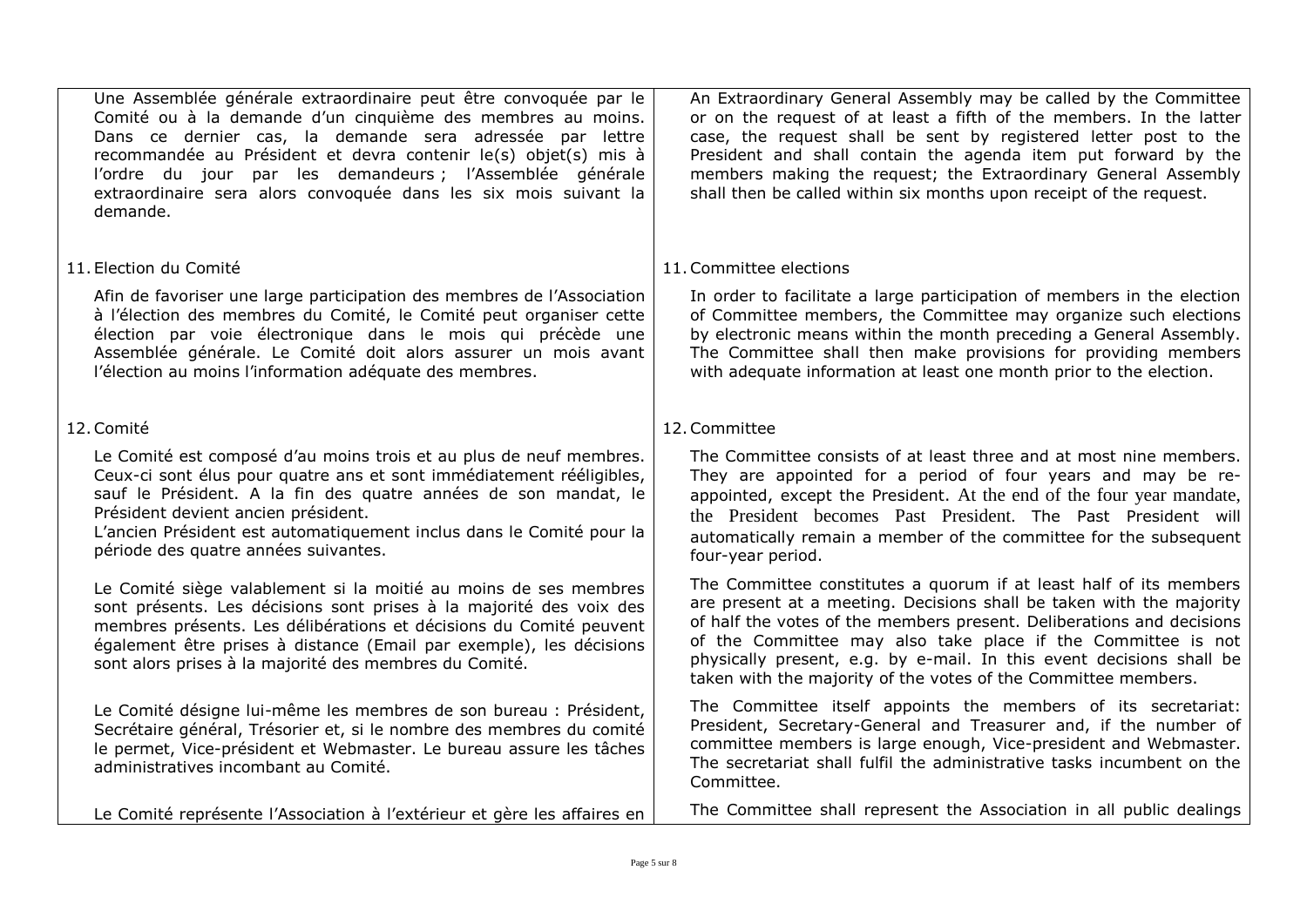| cours. Il doit en particulier :                                |                                                                                                                                                                                                                                                                                                                                                                                                                                        | and conduct current business. More specifically, it shall    |                                                                                                                                                                                                                                                                                                                                                                                                                                                        |  |
|----------------------------------------------------------------|----------------------------------------------------------------------------------------------------------------------------------------------------------------------------------------------------------------------------------------------------------------------------------------------------------------------------------------------------------------------------------------------------------------------------------------|--------------------------------------------------------------|--------------------------------------------------------------------------------------------------------------------------------------------------------------------------------------------------------------------------------------------------------------------------------------------------------------------------------------------------------------------------------------------------------------------------------------------------------|--|
| a)                                                             | administrer l'Association,                                                                                                                                                                                                                                                                                                                                                                                                             | a)                                                           | conduct all administrative matters of the Association;                                                                                                                                                                                                                                                                                                                                                                                                 |  |
| b)                                                             | Assemblées<br>générales<br>convoquer<br>les<br>ordinaires<br>et                                                                                                                                                                                                                                                                                                                                                                        | b)                                                           | call Regular and Extraordinary General Assemblies;                                                                                                                                                                                                                                                                                                                                                                                                     |  |
|                                                                | extraordinaires,                                                                                                                                                                                                                                                                                                                                                                                                                       | C)                                                           | present the annual report and the accounts at the Regular                                                                                                                                                                                                                                                                                                                                                                                              |  |
| C)                                                             | présenter à l'Assemblée générale ordinaire le rapport de gestion                                                                                                                                                                                                                                                                                                                                                                       |                                                              | General Assembly;                                                                                                                                                                                                                                                                                                                                                                                                                                      |  |
|                                                                | et les comptes,                                                                                                                                                                                                                                                                                                                                                                                                                        | d)                                                           | implement the decisions taken by the General Assembly;                                                                                                                                                                                                                                                                                                                                                                                                 |  |
| d)                                                             | exécuter les décisions de l'Assemblée générale,                                                                                                                                                                                                                                                                                                                                                                                        | e)                                                           | keep the minutes at General Assemblies and Committee                                                                                                                                                                                                                                                                                                                                                                                                   |  |
| e)                                                             | établir les procès-verbaux des Assemblées générales et des<br>séances du Comité,                                                                                                                                                                                                                                                                                                                                                       |                                                              | meetings;                                                                                                                                                                                                                                                                                                                                                                                                                                              |  |
| f)                                                             | décider de l'admission et de l'exclusion des membres,                                                                                                                                                                                                                                                                                                                                                                                  | $f$ )                                                        | decide on the admission or expulsion of members;                                                                                                                                                                                                                                                                                                                                                                                                       |  |
| g)                                                             | soumettre à l'Assemblée générale des propositions<br>pour                                                                                                                                                                                                                                                                                                                                                                              | q)                                                           | submit proposals for the organization of the next International<br>Ragweed Conference to the General Assembly.                                                                                                                                                                                                                                                                                                                                         |  |
|                                                                | l'organisation de la Conférence internationale sur l'ambroisie                                                                                                                                                                                                                                                                                                                                                                         |                                                              |                                                                                                                                                                                                                                                                                                                                                                                                                                                        |  |
|                                                                | suivante.                                                                                                                                                                                                                                                                                                                                                                                                                              |                                                              |                                                                                                                                                                                                                                                                                                                                                                                                                                                        |  |
|                                                                | Le Comité peut en outre :                                                                                                                                                                                                                                                                                                                                                                                                              |                                                              | The Committee shall in addition be entitled to:                                                                                                                                                                                                                                                                                                                                                                                                        |  |
| h)                                                             | prendre toute initiative pour atteindre les buts de l'Association,                                                                                                                                                                                                                                                                                                                                                                     | h)                                                           | take any initiative to meet the aims of the Association;                                                                                                                                                                                                                                                                                                                                                                                               |  |
| i)                                                             | constituer des Groupes de travail, établir leur cahier des charges                                                                                                                                                                                                                                                                                                                                                                     | i)                                                           | set up working groups, specify their tasks and appoint their                                                                                                                                                                                                                                                                                                                                                                                           |  |
|                                                                | et en nommer les membres,                                                                                                                                                                                                                                                                                                                                                                                                              |                                                              | members;                                                                                                                                                                                                                                                                                                                                                                                                                                               |  |
| j)                                                             | édicter des règles de fonctionnement pour les objets non<br>précisés dans les présents statuts,                                                                                                                                                                                                                                                                                                                                        | $\mathbf{i}$                                                 | establish rules of procedure for matters not provided for in the<br>present Statutes;                                                                                                                                                                                                                                                                                                                                                                  |  |
| $\mathsf{k}$                                                   | proposer à l'Assemblée générale des membres d'honneur.                                                                                                                                                                                                                                                                                                                                                                                 | k)                                                           | propose Honorary Members to the General Assembly.                                                                                                                                                                                                                                                                                                                                                                                                      |  |
|                                                                |                                                                                                                                                                                                                                                                                                                                                                                                                                        |                                                              |                                                                                                                                                                                                                                                                                                                                                                                                                                                        |  |
|                                                                | 13. Vérificateurs                                                                                                                                                                                                                                                                                                                                                                                                                      | 13. Auditors                                                 |                                                                                                                                                                                                                                                                                                                                                                                                                                                        |  |
|                                                                | L'Assemblée générale nomme pour deux ans deux Vérificateurs des<br>comptes qui examinent les comptes et effectuent des contrôles<br>ponctuels au moins une fois par exercice. L'Assemblée générale peut<br>nommer un suppléant qui remplace un des Vérificateurs en cas<br>d'empêchement. Les Vérificateurs des comptes présentent pour<br>chaque exercice un rapport écrit à l'Assemblée générale ordinaire. Ils<br>sont rééligibles. |                                                              | The General Assembly appoints two Auditors for a period of two<br>years. The Auditors shall audit the accounts and conduct occasional<br>checks at least once every financial year. The General Assembly may<br>also appoint a deputy who may act as a substitute for one of the<br>Auditors if the need should arise. The Auditors present a written<br>report to the regular General Assembly for every financial year. They<br>may be re-appointed. |  |
| 14. Groupes de travail                                         |                                                                                                                                                                                                                                                                                                                                                                                                                                        |                                                              | 14. Working groups                                                                                                                                                                                                                                                                                                                                                                                                                                     |  |
| Les groupes de travail sont constitués sur décision du Comité, |                                                                                                                                                                                                                                                                                                                                                                                                                                        | Working groups are established following the decision of the |                                                                                                                                                                                                                                                                                                                                                                                                                                                        |  |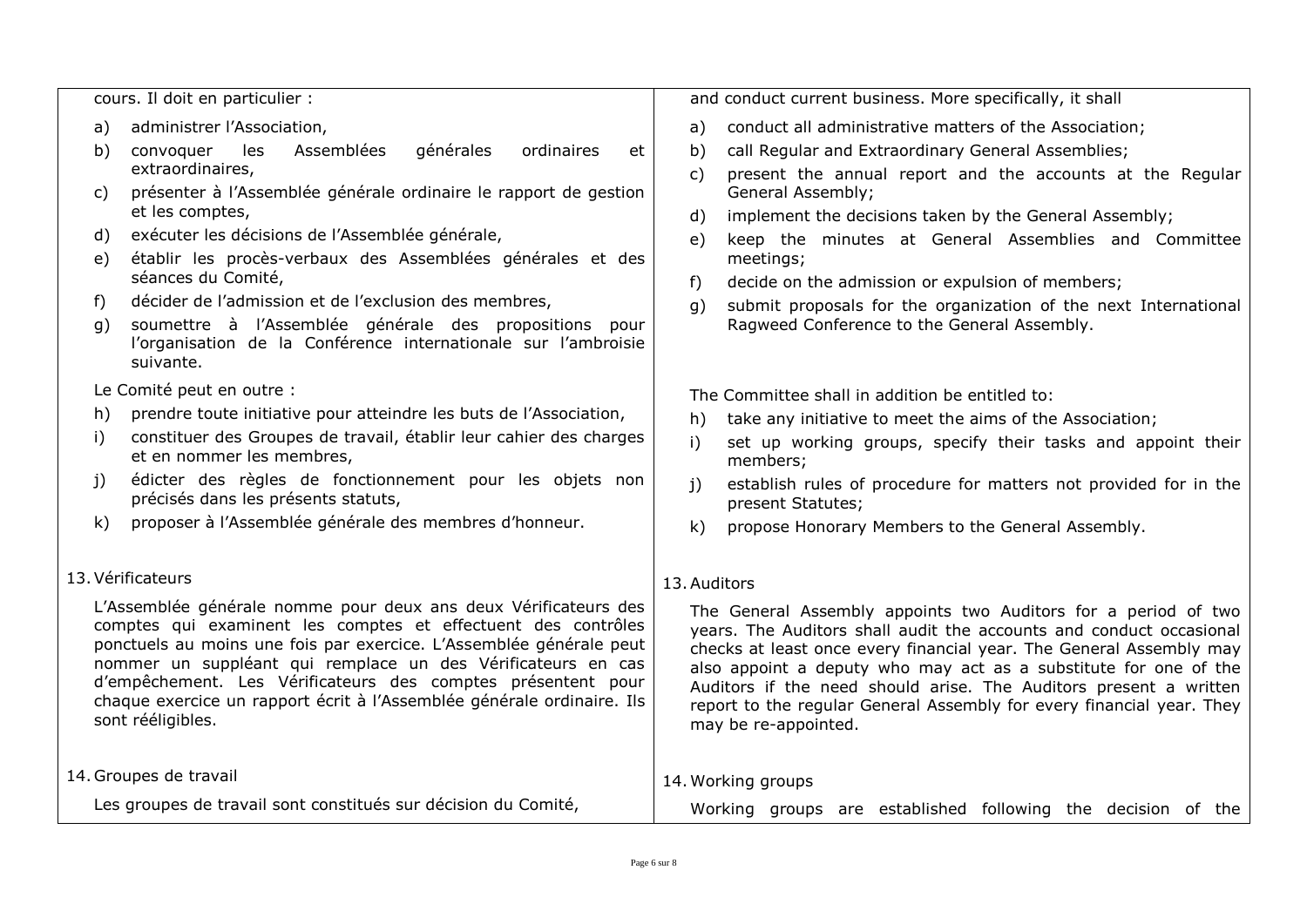| en principe pour une durée déterminée. Les groupes de travail ont<br>pour but de réaliser pour l'Association des tâches particulières<br>mentionnées dans un cahier des charges. Ils rendent compte<br>régulièrement, au moins chaque six mois, de leurs travaux au Comité<br>et présentent un rapport écrit à l'Assemblée générale ordinaire.                                                        | Committee, in principle for a defined period of time. The objective of<br>the working groups shall be to perform specific tasks for the<br>Association which are to be specified in a detailed task description.<br>They shall regularly, at least once every six months, report on their<br>work to the Committee and shall present a written report to the<br>Regular General Assembly.                     |  |
|-------------------------------------------------------------------------------------------------------------------------------------------------------------------------------------------------------------------------------------------------------------------------------------------------------------------------------------------------------------------------------------------------------|---------------------------------------------------------------------------------------------------------------------------------------------------------------------------------------------------------------------------------------------------------------------------------------------------------------------------------------------------------------------------------------------------------------|--|
| 15. Conférence internationale sur l'ambroisie                                                                                                                                                                                                                                                                                                                                                         | 15. International Ragweed Conference                                                                                                                                                                                                                                                                                                                                                                          |  |
| Sur proposition du Comité, l'Assemblée générale choisit, de<br>préférence parmi plusieurs propositions, l'organisateur de la<br>Conférence internationale sur l'ambroisie suivante. Ces conférences<br>ont lieu au moins tous les quatre ans ; elles peuvent être associées à<br>d'autres réunions. L'Association n'est pas elle-même organisatrice et<br>n'endosse aucune responsabilité à ce titre. | On proposal of the Committee, the General Assembly elects,<br>preferably from among several candidates, the body responsible for<br>organizing the next International Ragweed Conference. These<br>Symposia take place at least every four years, and can be associated<br>to other meetings. The Association itself does not organize<br>conferences and does not assume any responsibility in this respect. |  |
| 16. Signature                                                                                                                                                                                                                                                                                                                                                                                         | 16. Signature                                                                                                                                                                                                                                                                                                                                                                                                 |  |
| L'Association est valablement engagée par la signature collective à<br>deux du Président ou du Vice-président et d'un autre membre du<br>bureau du Comité. La signature individuelle pour les comptes<br>courants bancaires et postaux peut être déléguée au Président, au<br>Trésorier ou à un autre membre du Comité par décision du Comité.                                                        | Transactions of the Association shall become effective through the<br>joint signature (2 signatures) of the President or the Vice-President,<br>and another member of the Committee's secretariat. Individual<br>signature for current bank or post accounts can be delegated to the<br>President, the Treasurer or any other member of the Committee upon<br>decision of the Committee.                      |  |
| 17. Responsabilité                                                                                                                                                                                                                                                                                                                                                                                    | 17. Responsibility                                                                                                                                                                                                                                                                                                                                                                                            |  |
| L'Association répond seule et sur sa fortune de ses engagements. Ses<br>membres ne peuvent être tenus individuellement responsables des<br>engagements de l'Association.                                                                                                                                                                                                                              | The Association shall solely and with its assets be held responsible for<br>its commitments. Its members shall not be individually held<br>accountable for any of the Association's commitments.                                                                                                                                                                                                              |  |
| 18. Dissolution                                                                                                                                                                                                                                                                                                                                                                                       | 18. Dissolution                                                                                                                                                                                                                                                                                                                                                                                               |  |
| La dissolution de l'Association doit être prononcée à la majorité des<br>deux tiers lors d'une Assemblée générale convoquée spécialement à<br>cet effet et à laquelle participent au moins la moitié des membres de<br>l'Association.                                                                                                                                                                 | A resolution to dissolve the Association can only be passed by the<br>majority of two thirds of the votes on the occasion of a General<br>Assembly convened for this special purpose. This Assembly<br>constitutes a quorum if at least half of the members of the                                                                                                                                            |  |